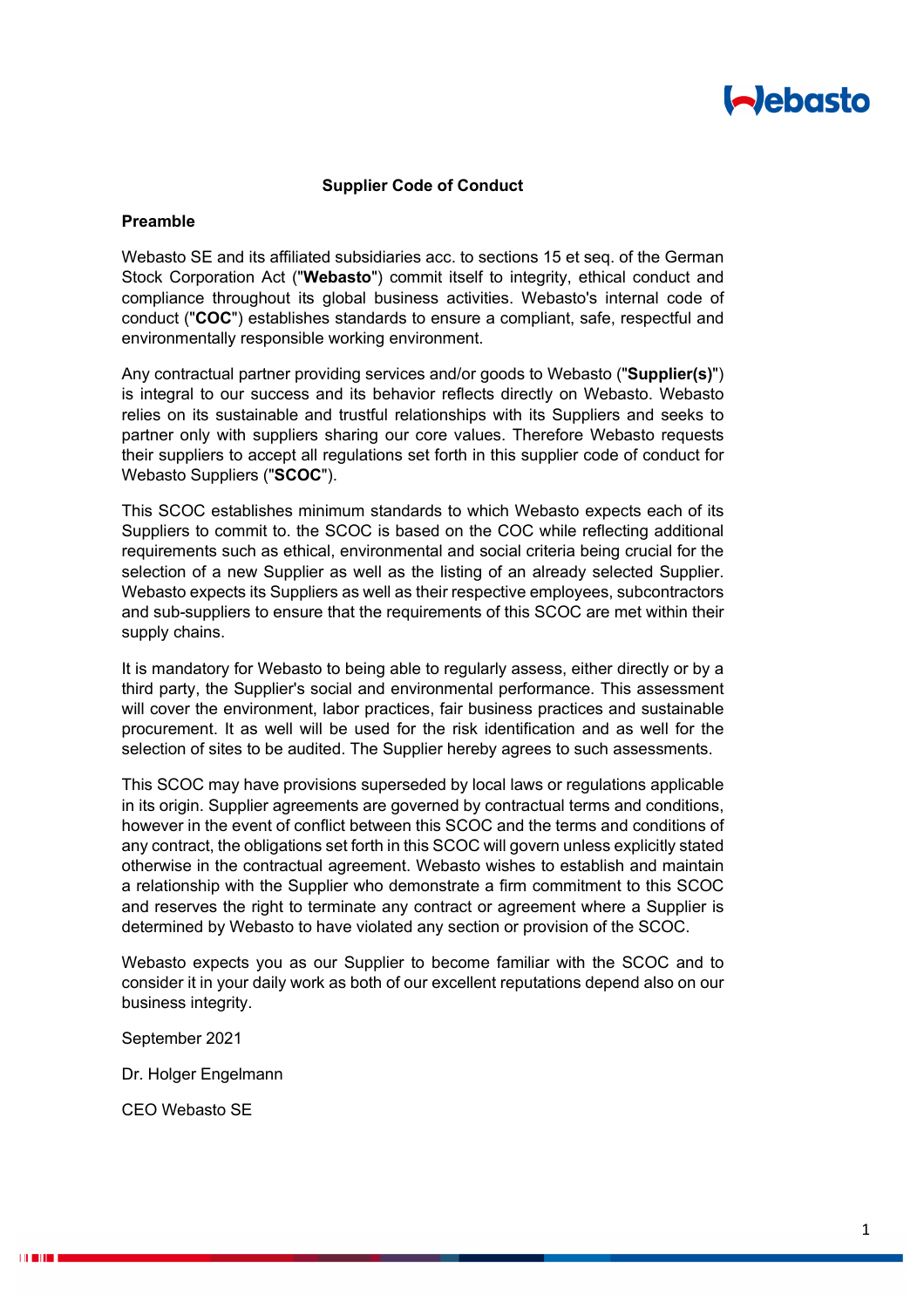

# **Table of content**

 $\pm 0.001$  m  $\pm 0.001$ 

| $\mathbf{1}$ . |                                                                              |  |
|----------------|------------------------------------------------------------------------------|--|
| 1.1            |                                                                              |  |
| 1.2            |                                                                              |  |
| 1.3            |                                                                              |  |
| 1.4            |                                                                              |  |
| 1.5            |                                                                              |  |
| 1.6            |                                                                              |  |
| 1.7            |                                                                              |  |
| 1.8            |                                                                              |  |
| $2_{-}$        |                                                                              |  |
| 2.1            | Environmental protection, energy reduction and natural resource protection 5 |  |
| 2.2            |                                                                              |  |
| 2.3            |                                                                              |  |
| 2.4            |                                                                              |  |
| 2.5            |                                                                              |  |
| 3.             |                                                                              |  |
| 3.1            |                                                                              |  |
| 3.2            |                                                                              |  |
| 3.3            |                                                                              |  |
| 3.4            |                                                                              |  |
| 4.             |                                                                              |  |
| 5.             |                                                                              |  |
| 6.             |                                                                              |  |
| 7.             |                                                                              |  |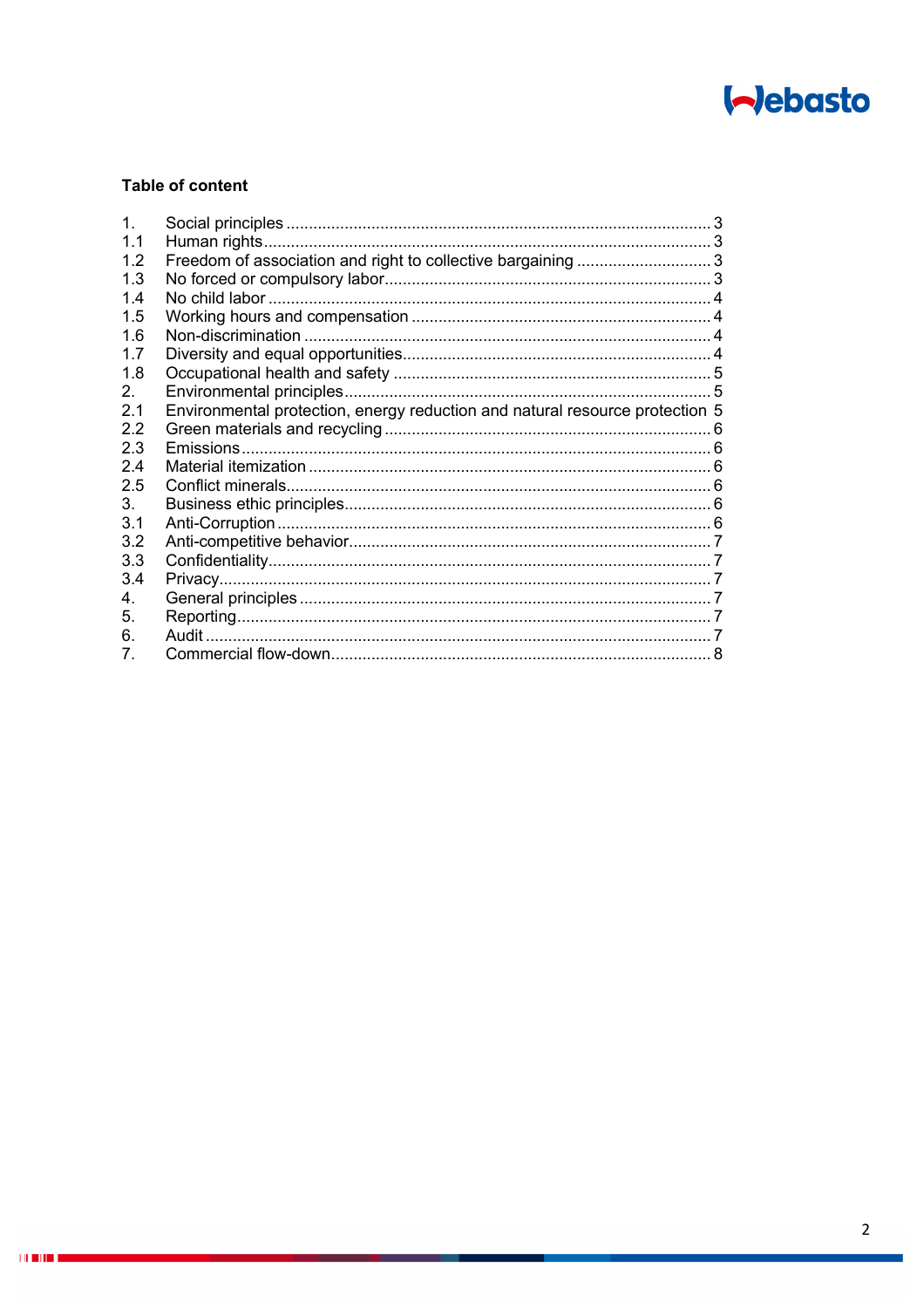

### **1. Social principles**

Suppliers shall ensure compliance with the following social principles provisions of this SCOC in all their business dealings.

## **1.1 Human rights**

The Supplier commits to respect human rights in all of its business operations, including in geographical areas where human rights are not yet sufficiently protected. The Supplier agrees to work towards preventing situations of complicity or acts of collusion concerning fundamental human rights violations. The Supplier undertakes to fulfil its responsibility toward respecting human rights throughout its entire supply chain. In particular, Supplier undertakes to comply with the UN Universal Declaration of Human Rights, 1948.

#### **1.2 Freedom of association and right to collective bargaining**

In compliance with applicable local laws Supplier shall acknowledge the global right of all workers to form and join trade unions of their own choice and undertakes to ensure that union independence and pluralism are maintained. Supplier commits to promote collective bargaining collectively. Supplier further commits to protect union members and leaders as well as to refrain from all forms of anti-union discrimination. Supplier undertakes to comply with the rules, especially but not limited to, as follows:

- ILO Freedom of Association and Protection of the Right to Organise Convention, 1948 (No. 87),
- ILO Right to Organise and Collective Bargaining Convention, 1949 (No. 98), and
- ILO Workers' Representatives Convention, 1971 (No. 135).

### **1.3 No forced or compulsory labor**

Supplier shall not use forced, bonded or indentured labor, involuntary or exploitative prison labor, slavery or trafficking of persons. Supplier shall not implement any kind or form of unreasonable restrictions on the worker's freedom of movement in the working facilities. Each worker shall be provided with a record of the essential employment conditions agreed upon in either the respective native language or another language chosen between the parties. In particular, Supplier undertakes to comply with the following rules:

- ILO Forced Labour Convention, 1930 (No 29),
- ILO Protocol of 2014 to the Forced Labour Convention, 1930,
- ILO Abolition of Forced Labour Convention, 1957 (No. 105).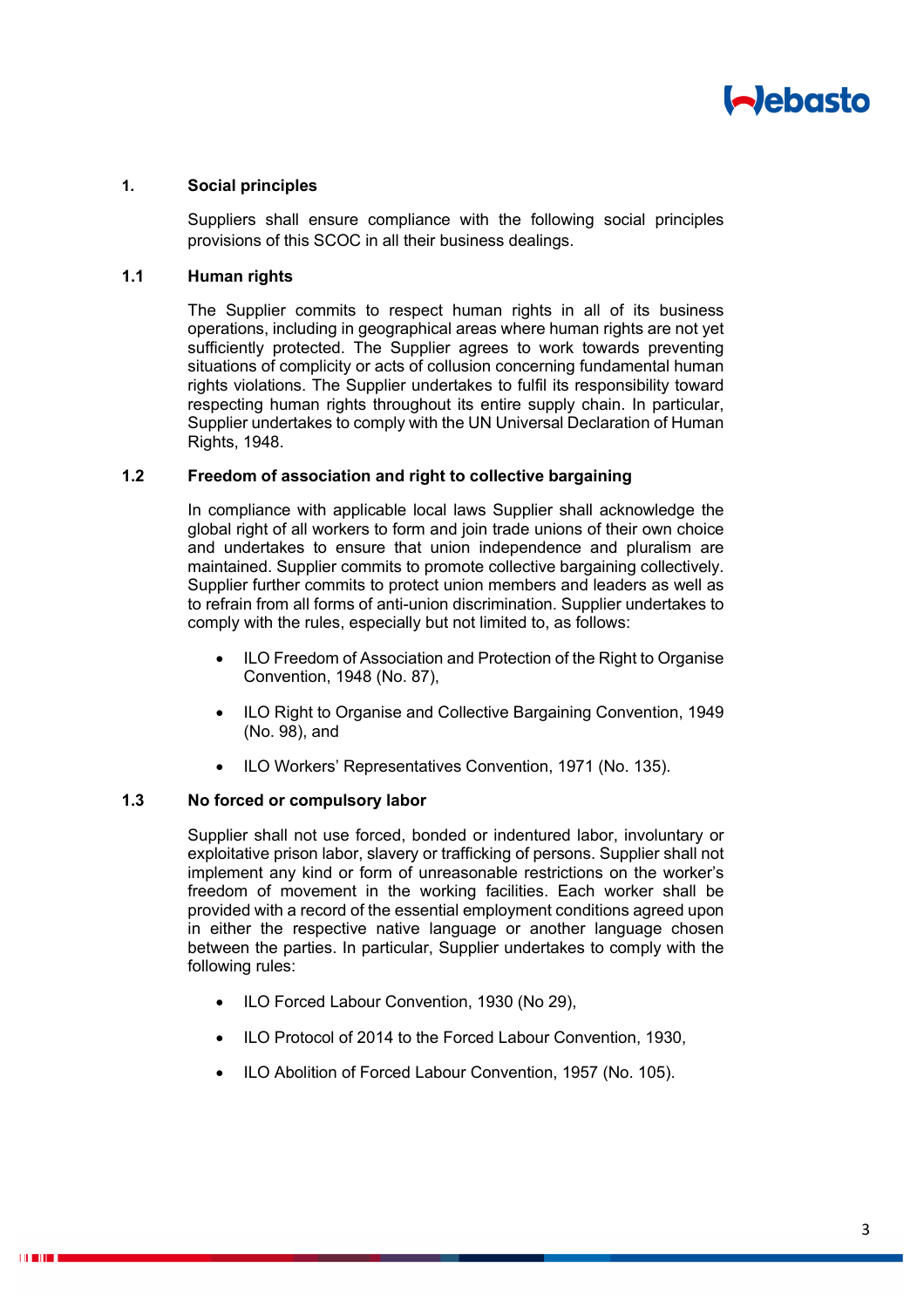

### **1.4 No child labor**

Supplier commits itself to help eliminate child labor throughout the world, i.e. any person under the age for completing compulsory education, under the minimum age for employment in the country, or under the age 15, whichever is higher. Any person older than the minimum legal age for employment, but younger than 18 years of age, shall not perform work that is likely to jeopardize their health or safety, including night shifts and overtime. Especially but not limited to, Supplier undertakes to comply with the rules as follows:

- ILO Minimum Age Convention, 1973 (No. 138),
- ILO Worst Forms of Child Labour Convention, 1999 (No. 182), and
- UN Convention on the Rights of the Child, 1989.

### **1.5 Working hours and compensation**

Supplier commits to implement procedures where working hours are not to exceed the maximum hours, minimum breaks and rest periods set by local law. Supplier undertakes to compensation paid to workers compliant with all applicable wage laws, overtime hours and legally mandated benefits. Workers shall be provided with a wage statement that includes sufficient detailed information for each pay period to verify the correct compensation for the work performed. In particular, Supplier undertakes to comply with the following rules:

- ILO Equal Remuneration Convention, 1951 (No. 100),
- ILO Part-Time Work Convention, 1994 (No. 175).

#### **1.6 Non-discrimination**

Suppliers shall not establish or entertain or engage in any discrimination based on race, color, ethnic origin, gender, gender identity, religion or belief, age, disability, pregnancy, parenthood, marital status, political affiliation and sexual orientation while ensuring equal treatment. In particular, Supplier undertakes to comply with the following rules:

- ILO Discrimination (Employment and Occupation) Convention, 1958 (No. 111),
- UN International Covenant on Civil and Political Rights, 1966, and
- UN International Covenant on Economic, Social, and Cultural Rights, 1966.

## **1.7 Diversity and equal opportunities**

Supplier shall be committed to support diverse skills and experiences of all of its employees globally without their differences or similarities. Supplier undertakes to provide a work environment for its employees that promotes equity, fairness and respect for social and cultural diversity, all being free of unlawful discrimination, harassment and disparagement as set out by local laws. Supplier further commits to being an equal opportunity employer with all actions, duties and engagements carried out on the basis of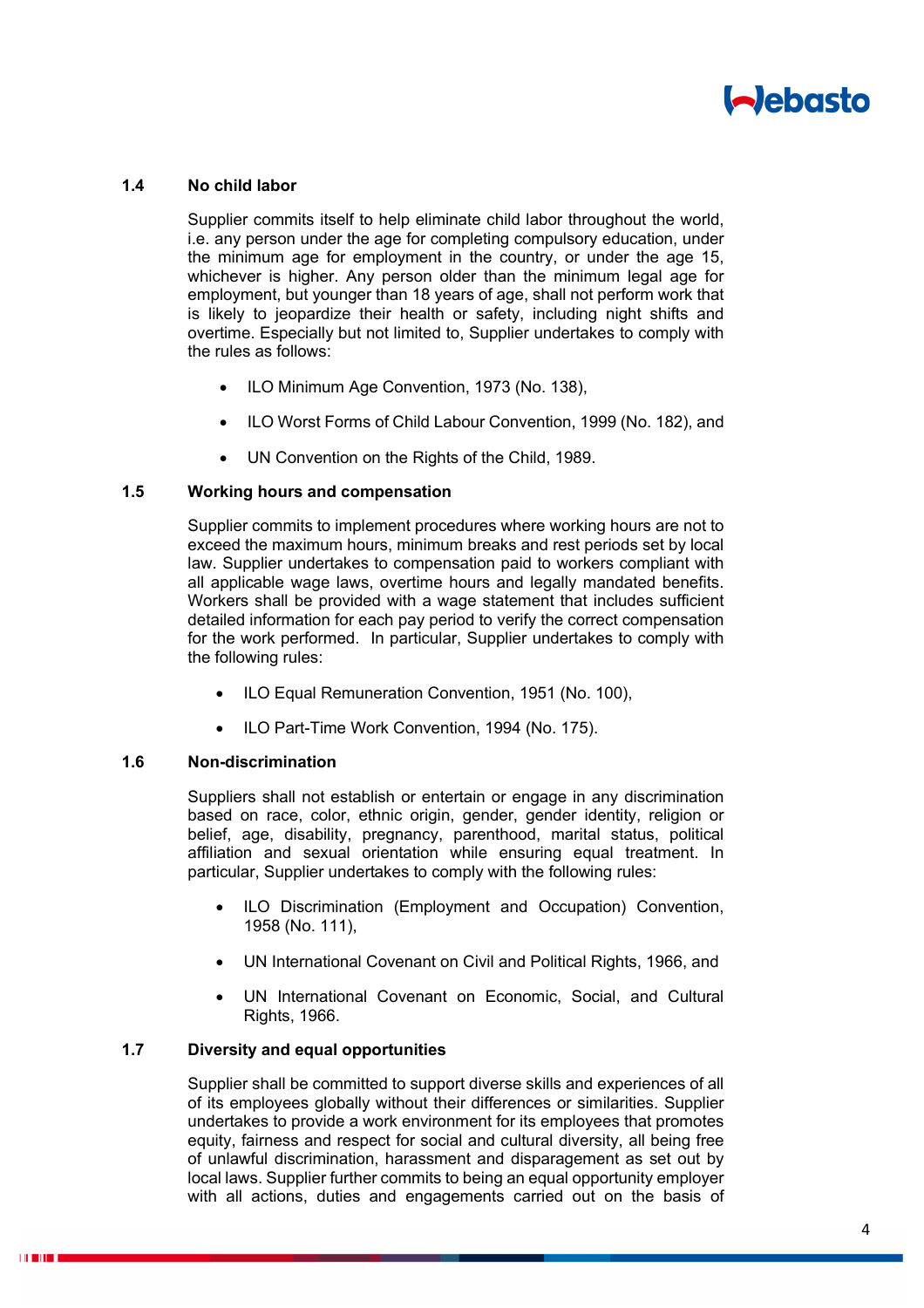

performance and ability. Especially but not limited to, Supplier undertakes to comply with the rules as follows:

- UN Declaration on the Rights of Indigenous Peoples, 2007,
- ILO Indigenous and Tribal Peoples Convention, 1989 (No. 169),
- International Code of Conduct for Private Security Service Providers, 2010.

### **1.8 Occupational health and safety**

Supplier supports the concept that a safe and healthy work environment enhances not only the quality of products and services but also sustains the consistency of production as well as the workers' retention and morale. Therefore Supplier commits to apply effective occupational health and safety policies involving employees at all levels of responsibility within the company as well as labor and management representatives.

That includes in particular to implement procedures at work to minimize workers' potential for exposure to safety hazards by means of identification, assessment and controls, preventative maintenance and safe work procedure up to ongoing safety trainings. Supplier shall identify, assess and minimize any kind of impact of potential emergency situations and undertakes to implement appropriate emergency preparedness plans including trainings and drills respectively. Furthermore, Supplier undertakes to oblige with all applicable regulations by local laws regarding in particular occupational injury and illness, industrial hygiene, machine safeguarding, sanitation, food and housing, especially but not limited to the rule as follows:

ILO Occupational Safety and Health Convention, 1981 (No. 155).

#### **2. Environmental principles**

Suppliers shall ensure compliance with the following environmental principles provisions of this SCOC in all their business dealings, especially but not limited to the provisions of the applicable binding Quality Guideline for Suppliers of Webasto ("**QW1**"), available in its up-to-date version at http://startsuppliers.webasto.com.

## **2.1 Environmental protection, energy reduction and natural resource protection**

Webasto respects and undertakes environmental responsibility as an integral part of producing top class products. Therefore, Webasto expects from its Suppliers the same level of scrutiny and responsibility in their business operations.

Supplier undertakes to implement, maintain and continuously improve the management of its business operations sites and facilities regarding environmental protection, responsible environmental energy reduction, natural resources and any possible respective adverse effects.

Supplier shall obtain, maintain, keep current and archive all environmental permits, approvals, certifications and registrations required by applicable local laws as well as follow respective applicable reporting procedures.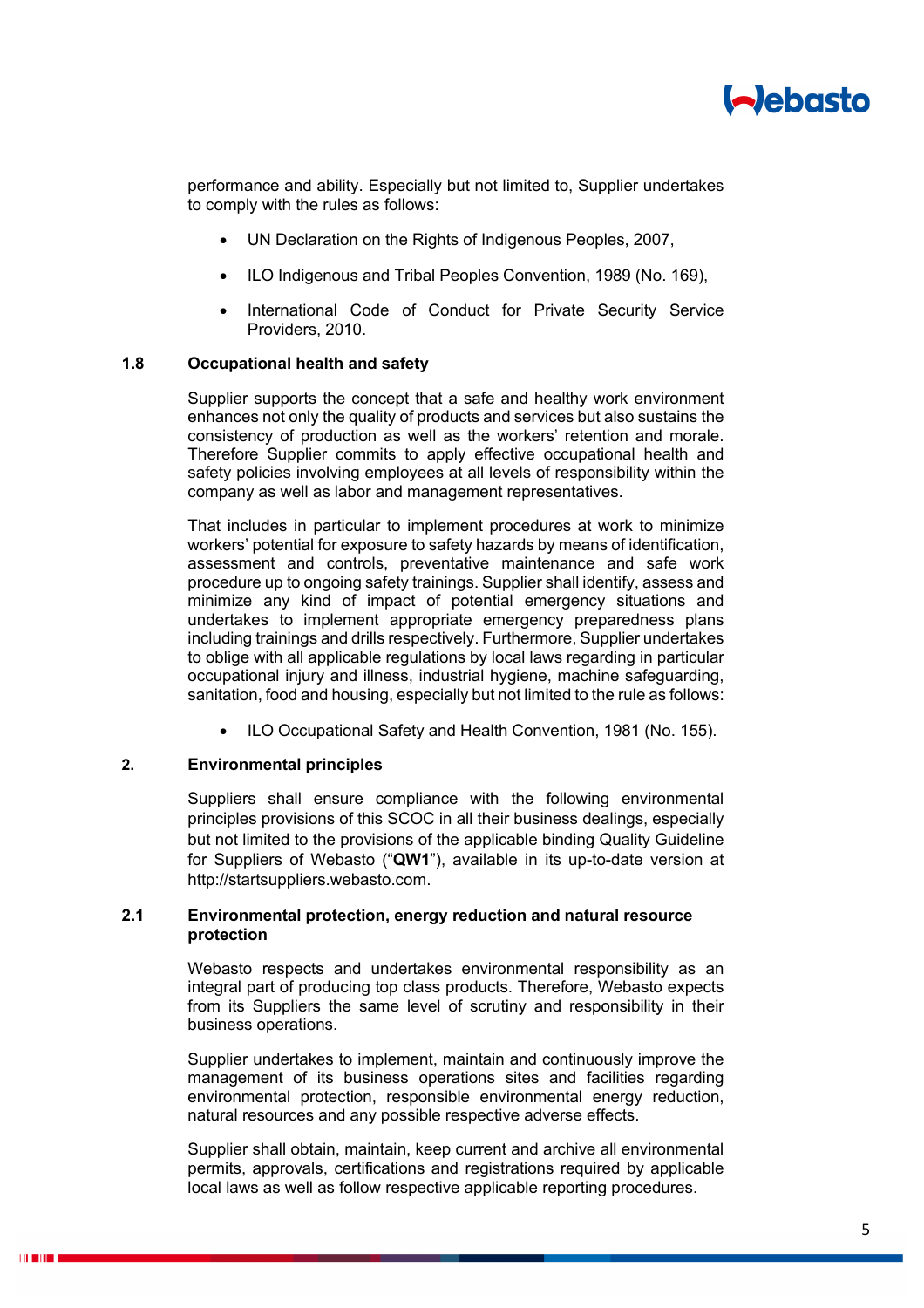

### **2.2 Green materials and recycling**

The Supplier shall commit to meet Webasto's level of commitment to green materials, usage of recycled materials and materials of natural origin, in particular Supplier shall responsibly manage potential water withdrawal and discharge, always in compliance with applicable local laws and regulations in order to protect water conservation.

## **2.3 Emissions**

The Supplier shall implement a policy to reduce CO2 emissions in accordance with the respective Paris agreement on CO2 emissions. In addition, Supplier shall avoid any harmful emissions, or reduce them to an absolute minimum, in each case in compliance with all legal requirements and limit values. In particular, Supplier shall undertake to comply with the following rules:

- UN Stockholm Convention on Persistent Organic Pollutants, 2001, and
- UN Minamata Convention on Mercury, 2013.

#### **2.4 Material itemization**

The Supplier undertakes to provide a complete material itemization of his delivered parts as well as he undertakes to respect all applicable laws on prohibition, restriction of use or traceability of substances of concern for the protection of health or the environment and undertakes to follow the respective applicable reporting structures, in particular as listed in the QW1.

### **2.5 Conflict minerals**

Supplier undertakes to implement and maintain a policy on the origin of minerals used in particular form conflict zones, especially but not limited to tantalum, tin, tungsten and gold, whereas this policy amongst transparency regulations shall comply in particular with the applicable enforced legislation on conflict minerals. Especially but not limited to, Supplier undertakes to comply with the following regulation on conflict minerals:

 EU Regulation No. 2017/821 for Union importers of tin, tantalum and tungsten, their ores, and gold originating from conflict-affected and high-risk areas.

## **3. Business ethic principles**

Suppliers shall ensure compliance with the following principles on business ethics in this SCOC in all their business dealings.

## **3.1 Anti-Corruption**

Supplier commits to the highest standards of ethical conduct in all its business interactions and dealings, in particular Supplier undertakes to comply with all applicable anti-corruption laws, especially but not limited to the U.S. Foreign Corrupt Practices Act and the U.K. Bribery Act.

Supplier ensures that neither Supplier nor its sub-supplier or subcontractor or any associated third party will engage in any form of bribery, corruption, extortion and embezzlement, in particular Supplier shall not engage in any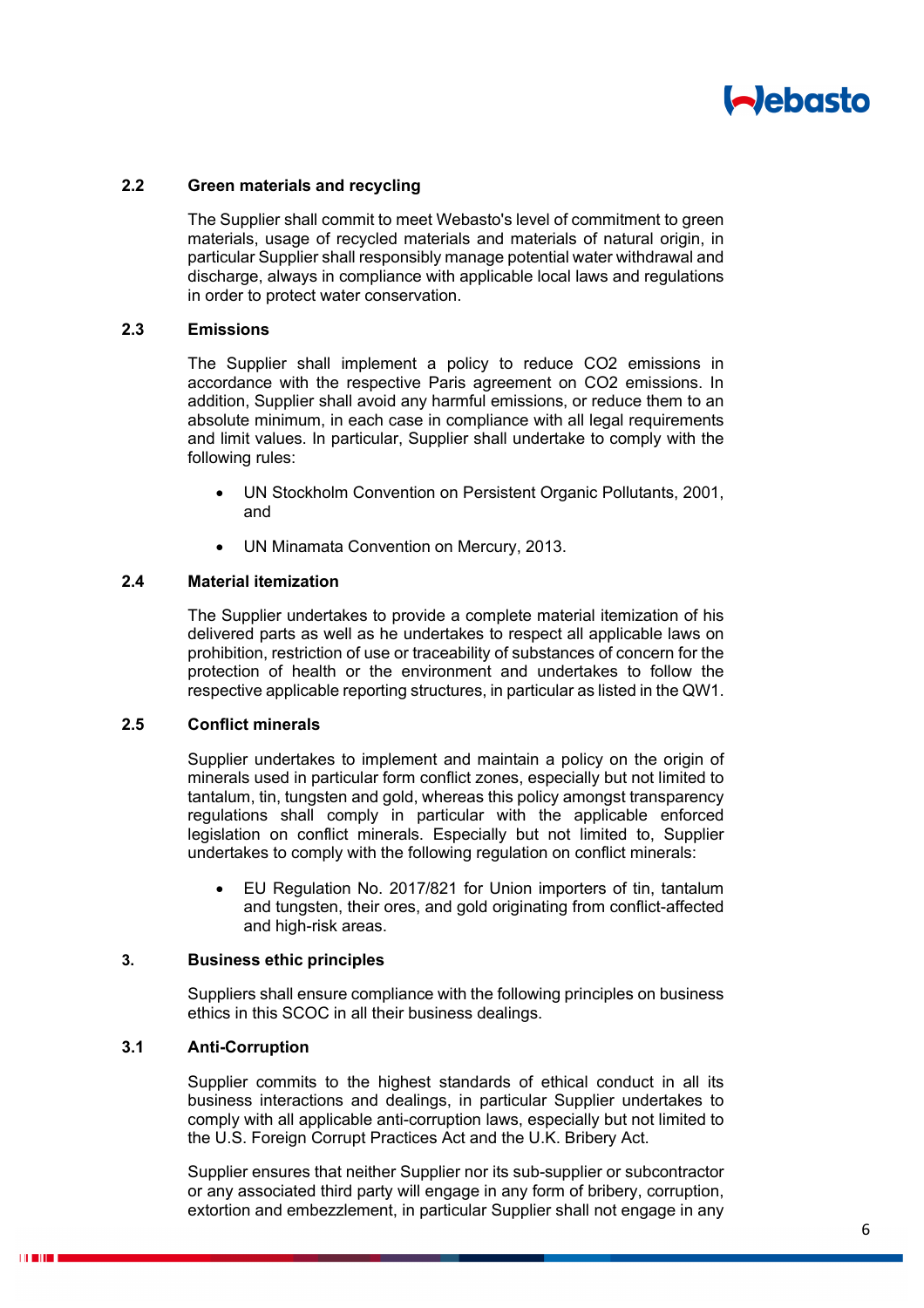

kind of bribe or other means of obtaining undue or improper advantages, whether promised, offered, authorized, given or accepted, directly or indirectly through a third party.

#### **3.2 Anti-competitive behavior**

Supplier shall uphold all applicable standards of fair business, advertising and competition whereas any and all intellectual property rights are to be respected and in accordance with local laws adhered to their regulations.

### **3.3 Confidentiality**

The Supplier shall keep confidential all trade secrets and other legally protected information disclosed to it by Webasto in accordance with the relevant statutory requirements. In addition, the Supplier shall keep confidential any other business information of a confidential nature in accordance with non-disclosure agreements concluded with Webasto or non-disclosure clauses contained in contracts concluded with Webasto.

#### **3.4 Privacy**

The Supplier shall process personal data of which it becomes aware in the course of its business relationship with Webasto exclusively in accordance with the applicable data protection laws and regulatory requirements.

#### **4. General principles**

Supplier ensures its compliance with applicable laws, regulations and Webasto's requirements as quoted above, especially but not limited to this SCOC and QW1, related to the Supplier's operations and products.

### **5. Reporting**

Supplier shall, within 10 business days, inform their Webasto contact in case of a violation of this SCOC.

In case of reporting questionable behavior or a potential violation of this SCOC please also contact Webasto through any of the following methods:

Webasto Whistleblower Hotline: https://www.bkms-system.com/webasto

or via email to: compliance@webasto.com

### **6. Audit**

Webasto shall be entitled to audit compliance with the provisions of this SCOC at any of the Supplier's locations worldwide after giving reasonable advance notice. Such audit shall take place on site or virtually at the discretion of Webasto but during the normal business hours of the respective location. Webasto shall endeavor to disrupt the Supplier's business operations as little as reasonably possible. Webasto shall also be entitled to have the audit carried out by an independent auditor, provided that such auditor has been bound to secrecy in advance by a written confidentiality agreement to the effect that even Webasto may only be informed about SCOC-related results of such audit. Without cause, such audit may only take place once every 12 months per location and per Supplier at no more than four locations per 12 months. No limits apply to cause-related audits whereas it is Webasto's reasonable discretional